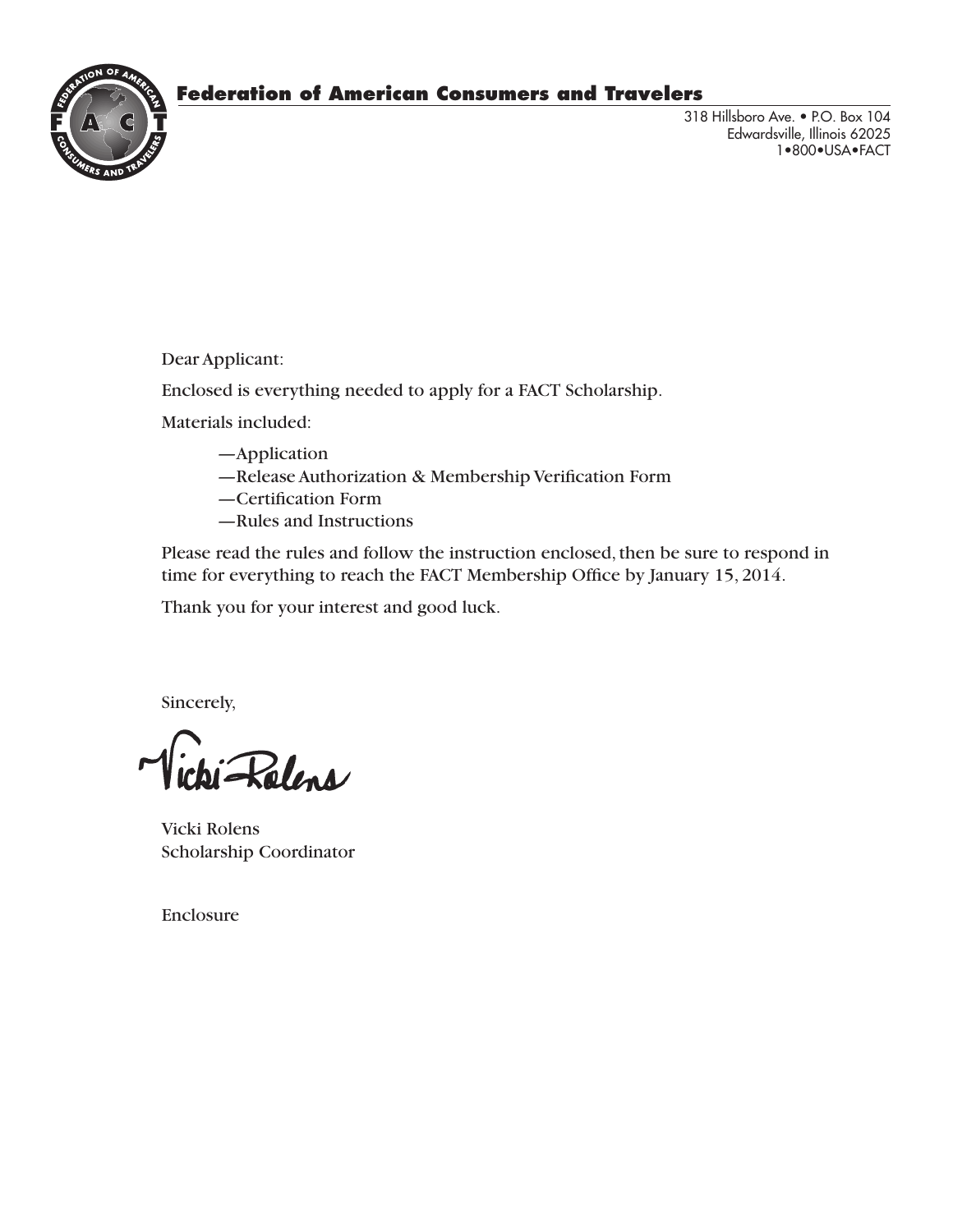## **RULES AND INSTRUCTIONS FOR THE FACT "SECOND CHANCE" SCHOLARSHIP PROGRAM**

- 1. Only FACT members and their immediate family members may apply.
- 2. Eligible to apply are students who graduated from an accredited public, private or parochial high school (or equivalent) prior to 2009.
	- a. Two scholarships will be awarded: one for \$10,000.00 and one for \$2,500.00.
	- b. Funds will be paid directly to the educational institution by FACT for tuition and books and approved related expenses.
	- c. A scholarship student must maintain a "C" grade point average in order to remain eligible for the funds.
	- d. The course of study must be approved by the FACT Scholarship Committee. Generally, any two- or four-year undergraduate degree program at an accredited college or university will be acceptable.
- 3. Not eligible to apply are FACT employees, directors, officers and their relatives.
- 4. The committee's decisions are made independently and without prejudice, and are final.
- 5. The essay and all forms must be typewritten or printed legibly in black ink.
- 6. The following must be submitted to reach the FACT administrative offices no later than **January 15, 2014:**
	- Application Form
	- Release Authorization & Membership Verification Form *(included in the application form)*
	- Certification Form *(included in the application form)*
	- **Copy of High School Transcript**
	- An essay, up to two pages, double-spaced, as outlined in the application form

### Mail to: FACT Membership Office, P.O. Box 104, Edwardsville, IL 62025

- 7. **Finalists** will be chosen on the basis of the quality of information submitted in the application.
- 8. **Finalists** will be required to submit a Financial Aid Report. Finalists may be contacted by one or more members of the FACT Scholarship Committee for a personal interview.
- 9. **Winners** will be chosen from among the finalists based on need.
- 10. Any questions should be made in writing to the above address. Telephone calls will be received between the hours of 10:00 am and 1:00 pm (Central Time) at 1-800-USA-FACT.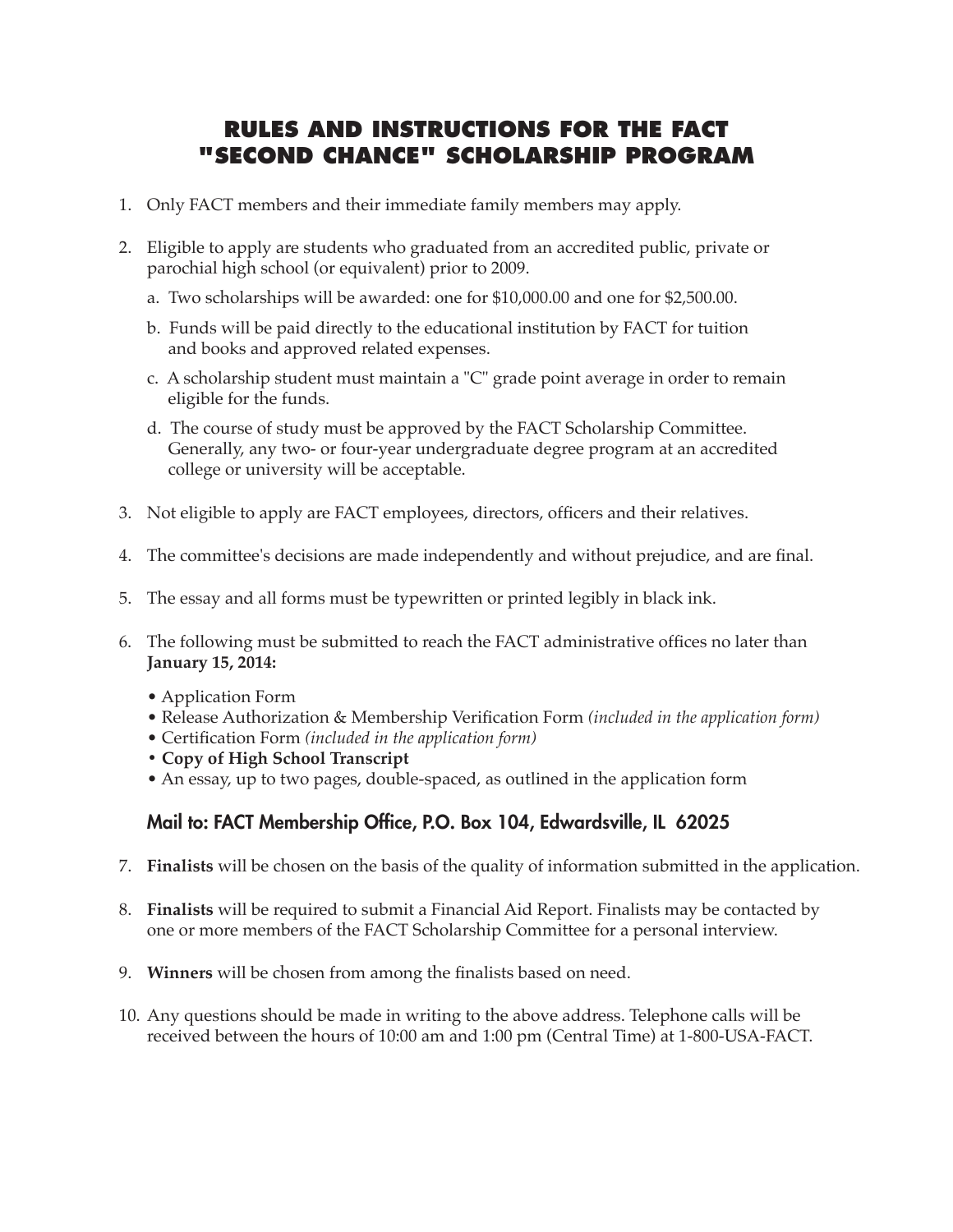

## **FACT SCHOLARSHIP PROGRAM** *2013-2014 "Second Chance" Application Form*

*TO BE COMPLETED BY APPLICANT*

#### DIRECTIONS:

- 1. This application must by typed or printed legibly in black ink. **\*\*NOTE: Answer the questions in the spaces provided—no attachments.**
- 2. Only FACT members and their immediate families may apply.
- 3. Submit the following to the FACT membership service office at the address listed below by **January 15, 2014:**
	- the completed application form making sure that the record release authorization form and the membership verification form are both completed,
	- **a copy of your High School Transcript,**
	- and an essay, up to two pages, double-spaced
- 4. Applicant must not have attended school since 2009 as a full-time student.
- 5. Applicant must be enrolling in a two- or four-year undergraduate degree program at an accredited college or university, or in a course of study approved by the FACT Scholarship Committee and conducted at an accredited trade school, starting in the Fall of 2014.

### BIOGRAPHICAL INFORMATION

| 1. | Last                               | First        |           | M.I. | $\Box$ Male $\Box$ Female |                                                     |
|----|------------------------------------|--------------|-----------|------|---------------------------|-----------------------------------------------------|
|    |                                    |              |           |      |                           |                                                     |
|    | Address: Wumber, Street & Apt. No. |              |           |      |                           | Date of Birth: $\_\_\_\_\_\_\_\_\_\_\_\_\_\_\_\_\_$ |
|    | City                               | <b>State</b> | Zip       |      |                           |                                                     |
|    | Telephone (Daytime): $(\_\_\_\_$ ) |              |           |      |                           |                                                     |
|    | $(Home):$ $(\_\_)$                 |              |           |      |                           |                                                     |
|    |                                    |              |           |      |                           |                                                     |
|    | 2. Are you a U.S. Citizen?         | $\Box$ Yes   | $\Box$ No |      |                           |                                                     |
|    |                                    |              |           |      |                           |                                                     |

#### *— ATTENTION — PLEASE ENCLOSE A COPY OF YOUR HIGH SCHOOL TRANSCRIPT*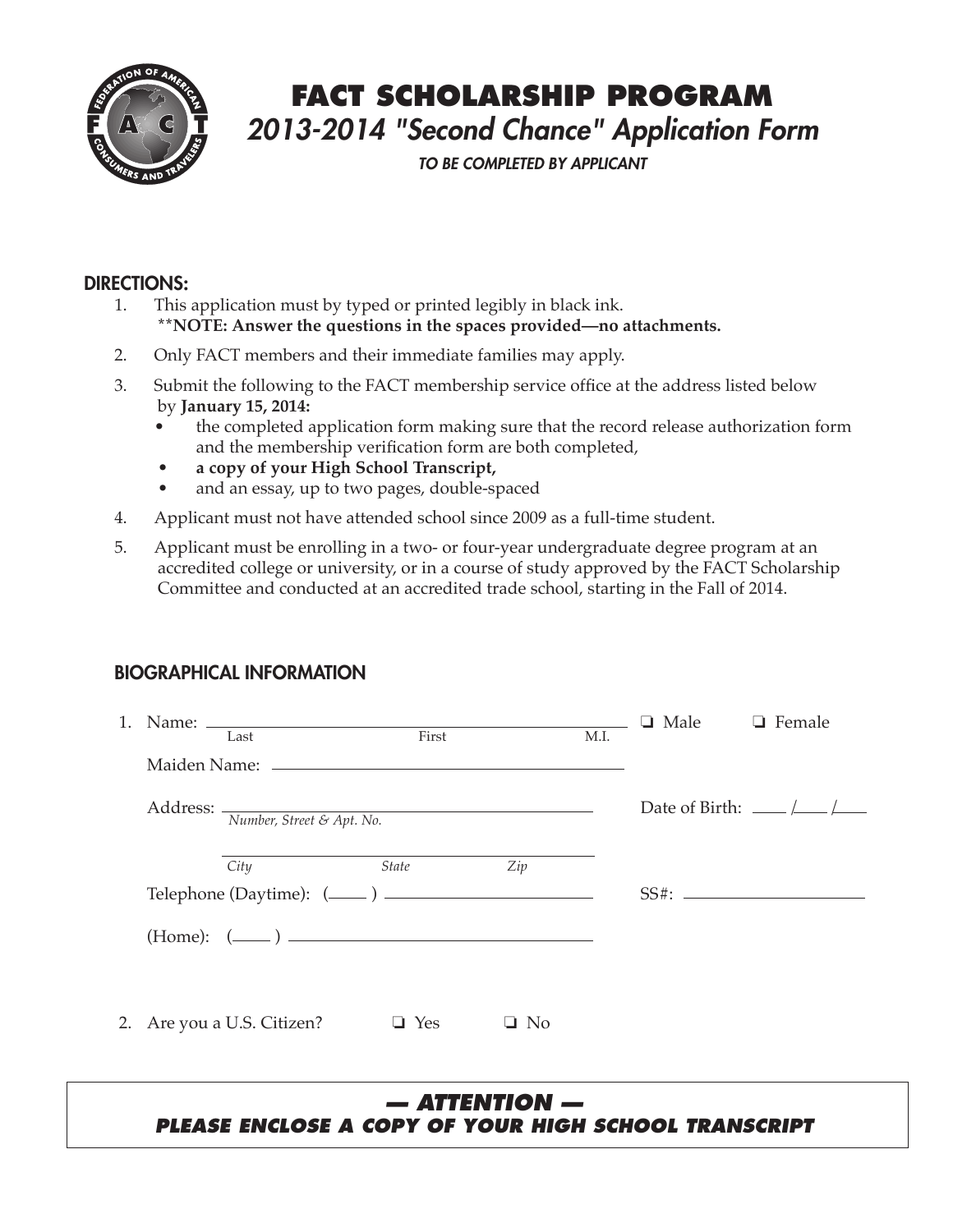## HIGH SCHOOL

|  | Number, Street         |              |                     |              |                                       |                  |
|--|------------------------|--------------|---------------------|--------------|---------------------------------------|------------------|
|  | City                   | <i>State</i> | Zip                 |              |                                       |                  |
|  | Telephone: $(\_\_)$    |              |                     |              |                                       |                  |
|  | Type of High School    | Public<br>ப  |                     | Private<br>ப |                                       | $\Box$ Parochial |
|  | Graduating Class Size: |              |                     | Mo./Year     | Date of Graduation: Date GED Awarded: | Mo./Year         |
|  | Class Rank:            |              | Grade Point Average |              |                                       |                  |

4. Tell us what you valued most about your high school years. (What kind of student you were, what classes did you take, etc.)

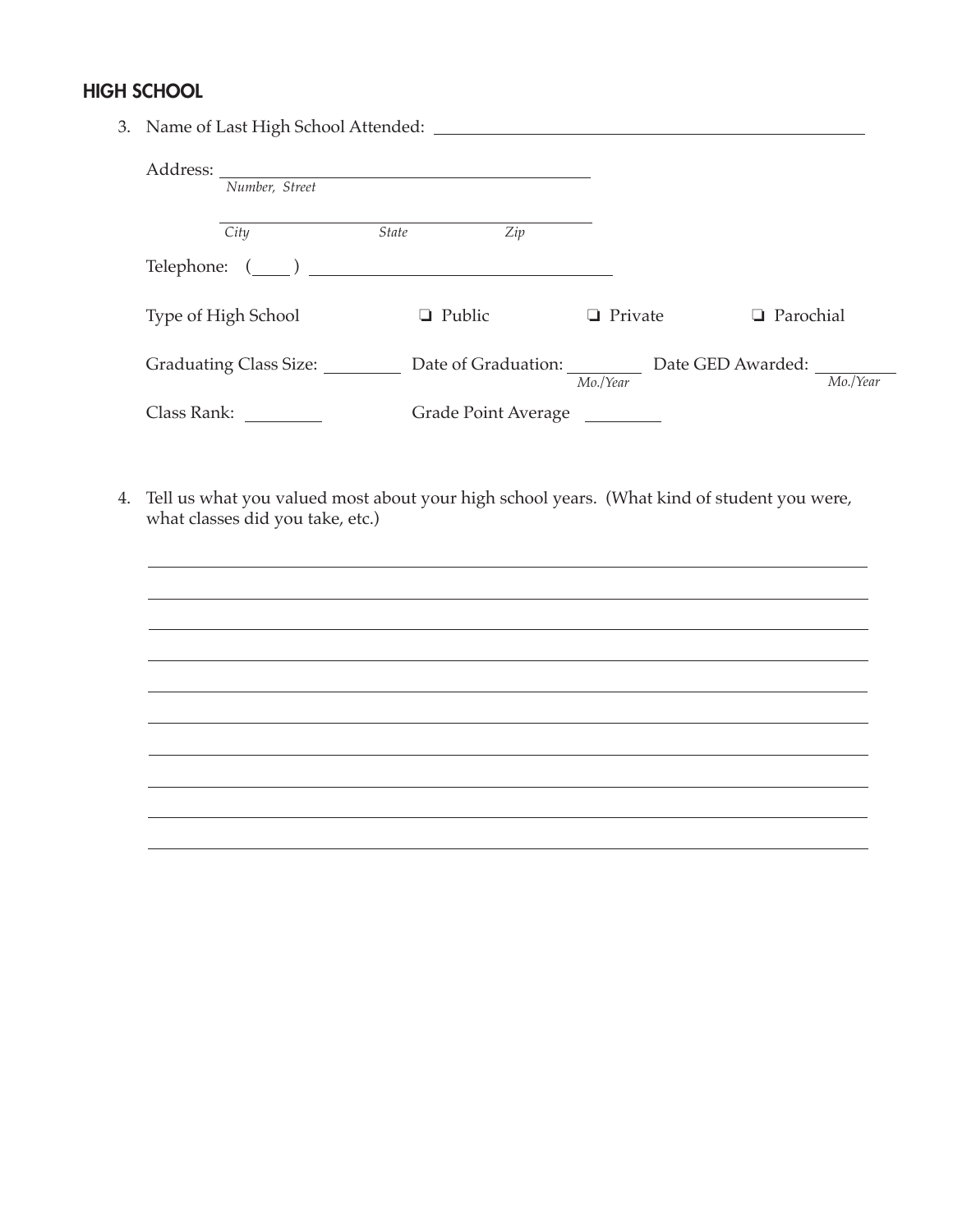#### PERSONAL PROFILE

5. Briefly describe yourself. (Family, volunteer service, military service, hobbies, honors and awards, etc.)



### EMPLOYMENT

6. Are you currently employed?  $\Box$  Yes  $\Box$  No

Tell us what you do/have done in the last five years to earn your living. List duties and responsibilities.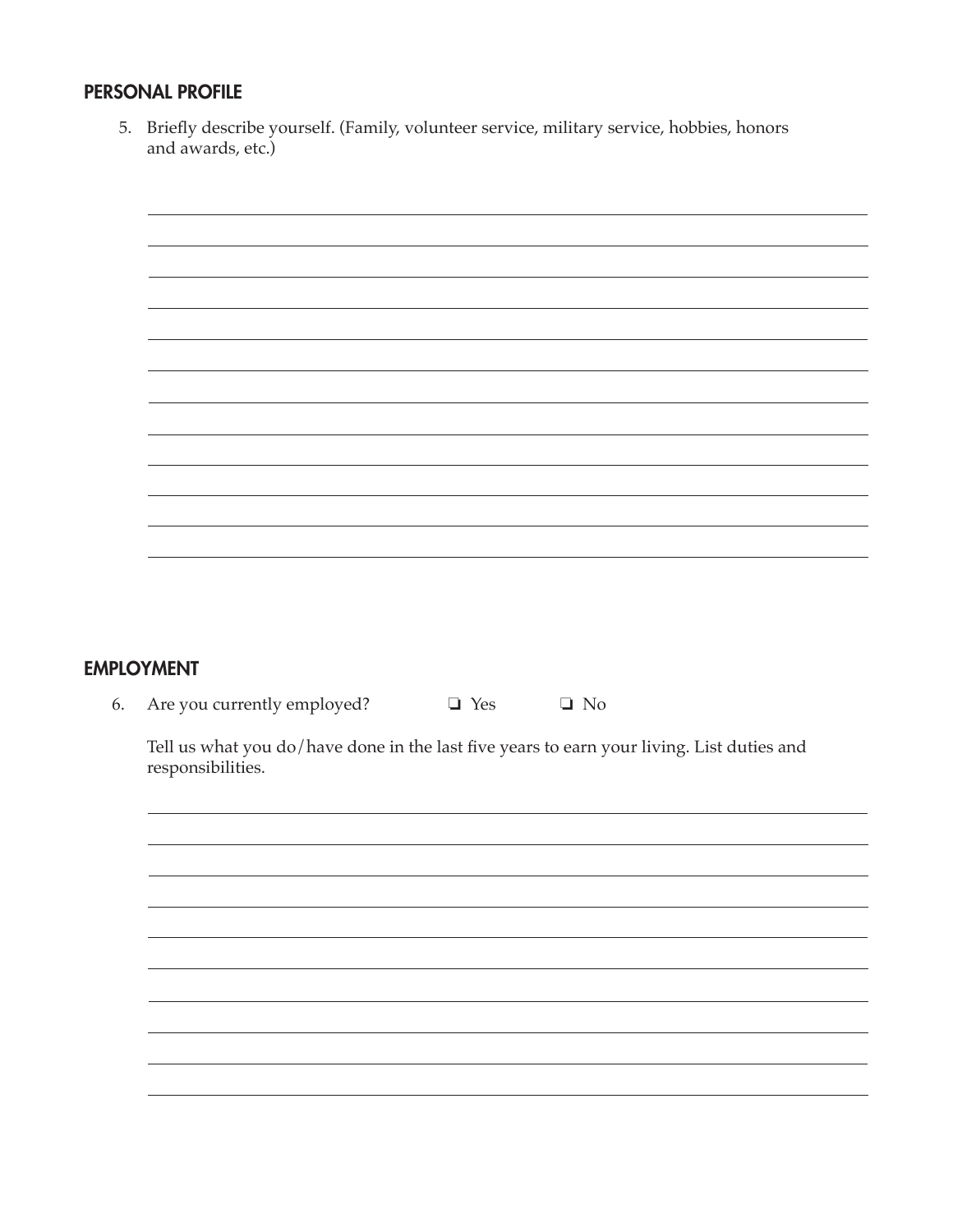## ADVANCED EDUCATION (IF APPLICABLE)

| 7.                | Please list any college, university or trade school you attended in the past (include dates and<br>any degrees received).                         |
|-------------------|---------------------------------------------------------------------------------------------------------------------------------------------------|
| 8.                | Please indicate the college or university you plan to attend.<br>,我们也不会有什么。""我们的人,我们也不会有什么?""我们的人,我们也不会有什么?""我们的人,我们也不会有什么?""我们的人,我们也不会有什么?""我们的人 |
| <b>REFERENCES</b> |                                                                                                                                                   |
|                   | 1. Past High School Administrator or Instructor (if available):                                                                                   |
|                   |                                                                                                                                                   |
|                   |                                                                                                                                                   |
|                   | 2. Family Friend (over 21, who has known applicant 4 or more years):                                                                              |
|                   |                                                                                                                                                   |
|                   |                                                                                                                                                   |
|                   | $\begin{tabular}{ll} \textbf{Telephone:} & \textbf{________} \\ \hline \end{tabular}$                                                             |
|                   | 3. Employer (if any):                                                                                                                             |
|                   |                                                                                                                                                   |
|                   |                                                                                                                                                   |
|                   |                                                                                                                                                   |
|                   |                                                                                                                                                   |
|                   |                                                                                                                                                   |

# IMPORTANT!!!

Attach an essay, up to two pages, double-spaced on the following:

*Seeking a higher education at this point in my life will be more beneficial to me than when I graduated from high school because…*